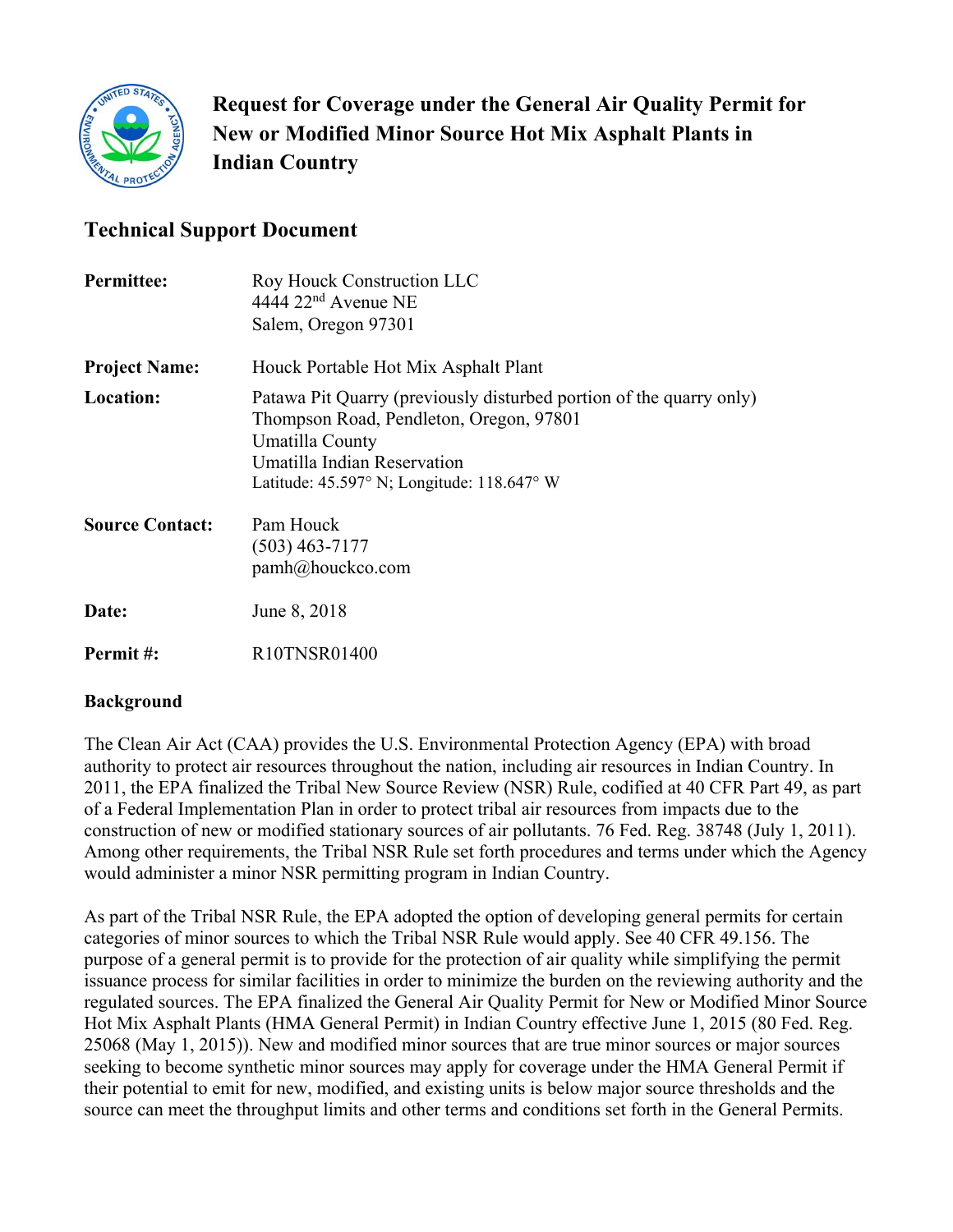Sources seeking coverage under this General Permit must also demonstrate that they meet certain additional eligibility criteria.

This Technical Support Document (TSD) describes Region 10's analysis of the Applicant's Request for Coverage for the Project and our determinations concerning this request.

# **Request for Coverage under HMA General Permit**

On May 5, 2018, Region 10 received an initial Request for Coverage under the HMA General Permit from Roy Houck Construction LLC (Houck) to construct and operate a hot mix asphalt (HMA) plant as a synthetic minor source at the Patawa Pit within the exterior boundaries of the Umatilla Indian Reservation (the Project). This Request for Coverage was certified and signed as being true, accurate and complete by Pam Houck on May 4, 2018. On June 7, 2018, Houck indicated that the HMA plant may be co-located with a stone quarrying, crushing, and screening (SQCS) facility contracted by Houck to only produce aggregate for Houck's HMA plant. Houck is considered the "Applicant" and the "Permittee" for the Project.

# **Approval of Request for General Permit Coverage**

Based on a review of and reliance on all of the information and representations provided in the Request for Coverage and other relevant information, Region 10 has determined that the Project qualifies for coverage under the HMA General Permit because it meets all of the requited criteria. In particular, and as further described below:

- The Project is for a synthetic minor (drum) HMA plant that only produces hot mix asphalt and is located within Indian Country.
- The Project is located in an attainment/classifiable area for all National Ambient Air Quality Standards (NAAQS) pollutants.
- The plant will only use propane fuel in the dryer/mixer and #2 distillate (a type of diesel) fuel in the generators, and the auxiliary heater is electric.
- The dryer mixer is controlled by a baghouse.
- Each asphalt and fuel storage tank has a capacity less than 39,890 gallons.
- The Project may be co-located with a SOCS facility and will comply with conditions 17 and 20.b of the HMA General Permit to limit combined emissions of regulated NSR pollutants to less than 100 tons per year.
- The Applicant has met the eligibility criteria related to federally-listed species and has completed the screening process for historic properties.

This Approval and the HMA General Permit authorize the Permittee to operate the Project within the exterior boundaries of the Umatilla Indian Reservation at the location (within the previously disturbed portion of the Patawa Pit only) described on page 1 of this TSD. Region 10's review with respect to the criteria is discussed in more detail below.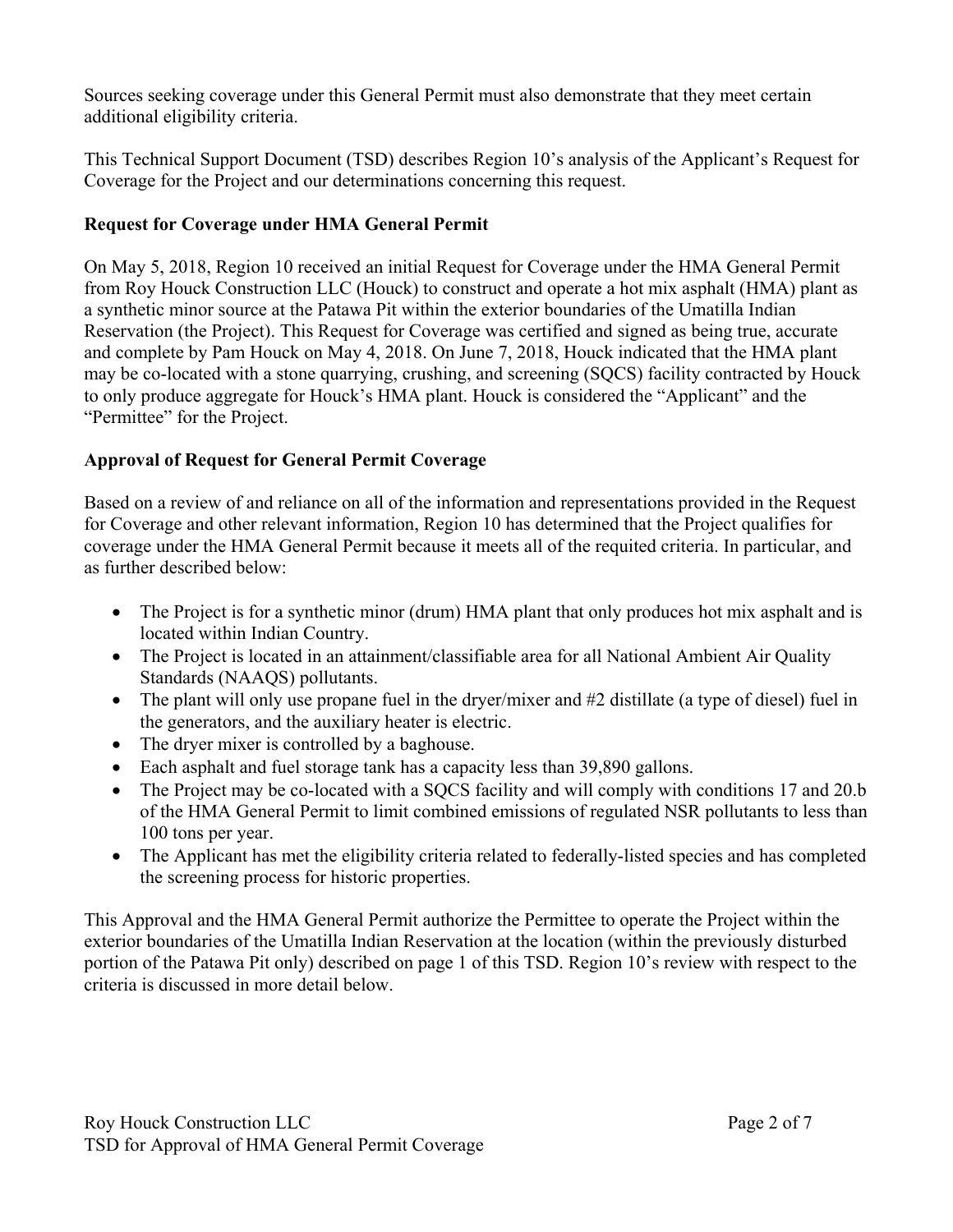### **Project Description**

Houck proposes to construct (locate) and operate a portable HMA plant possibly co-located with an SQCS facility within the previously disturbed portion of the identified location (Patawa Pit) only. The Patawa Pit is an active quarry.

|           | ск пила і ване шмета апісског шимовов стим со сесена будим акругосаг |                          |
|-----------|----------------------------------------------------------------------|--------------------------|
| ID#       | <b>Description of Affected Emissions Units</b>                       | <b>Controls</b>          |
|           | HMA Drum Dryer/Mixer: Cedar Rapids 100x40 Drum, Astro                | CMI RA-318P              |
| $70 - 01$ | Flame Burner Manuf. 1989; Parallel Flow drum design; 400 tons        | Baghouse; manufactured   |
|           | of HMA per hour capacity; RAP capability; 150 mmBtu/hour             | 1995; fines and dust     |
|           | burner, currently fueled with propane                                | reinjected to drum mixer |
| 19-04     | Primary Generator: Caterpillar 3412; manufactured 1989;              | None                     |
|           | fueled with #2 diesel; 800 brake horsepower; 550 kilowatt hours.     |                          |
| 19-03     | Secondary Generator: Caterpillar 3360; manufactured 1993;            | None                     |
|           | fueled with #2 diesel; 300 brake horsepower; 140 kilowatt hours      |                          |
| $70 - 15$ | Asphalt Oil Heater: 3.5 mmBtu/hour, Electric; manufactured           | None                     |
|           | 2002                                                                 |                          |
|           | Aggregate and RAP Handling and Screening: to and from                | <b>Water Sprays</b>      |
| $70-03$   | piles via loader to feeder bin; 1 virgin aggregate scalping screen;  |                          |
|           | 1 aggregate conveyor; 1 RAP conveyor; 1 weigh conveyor; 400          |                          |
|           | tons of HMA per hour capacity                                        |                          |
| $71-02$   | Silo Filling: via drag slat conveyor from drum dryer; 400 tons of    | None                     |
|           | HMA per hour capacity                                                |                          |
|           | Truck Loading and Fumes: HMA truck load-out from silos and           | None                     |
| $71 - 01$ | fumes from loaded truck bed while in plant; 400 tons per hour        |                          |
|           | capacity                                                             |                          |
| VT1       | Vehicle Traffic: HMA trucks, aggregate and RAP trucks,               | Water application        |
|           | asphalt trucks, loader for aggregate and RAP.                        |                          |
| AS1       | Aggregate Storage Piles: open areas and aggregate storage piles.     | Water application        |
|           | 2 to 4 piles, depending on AC mix                                    |                          |
| 18-04     | Liquid Asphalt Oil Storage Tank: 25,000 gallons, electrically        | None                     |
|           | heated                                                               |                          |
| 18-06     | #2 Diesel Storage Tank: 12,000 gallons to supply generator           | None                     |
|           | engines and vehicles                                                 |                          |
| RP1       | Propane Storage Tank: 18,000 gallons to supply drum dryer            | None                     |

|  |  |  |  | Houck HMA Plant List of Affected Emissions Units Covered by this Approval |
|--|--|--|--|---------------------------------------------------------------------------|

#### **Ambient Air Quality**

The geographic area where the Project will be located is designated as attainment/unclassifiable under the CAA for all National Ambient Air Quality Standards (NAAQS) pollutants. The available information on air quality in the area shows that ambient concentrations are well below the levels of the NAAQS. The HMA and SQCS General Permits contains limits on emissions and operations sufficient to ensure that the combined emissions from the HMA plant and SQCS facility are not a major source and to ensure that emissions would not cause or contribute to a violation of any NAAQS. 80 Fed. Reg. at 25085. Therefore, Region 10 believes that the HMA General Permit, in conjunction with the SQCS facility, is appropriately protective of the NAAQS.

Roy Houck Construction LLC Page 3 of 7 TSD for Approval of HMA General Permit Coverage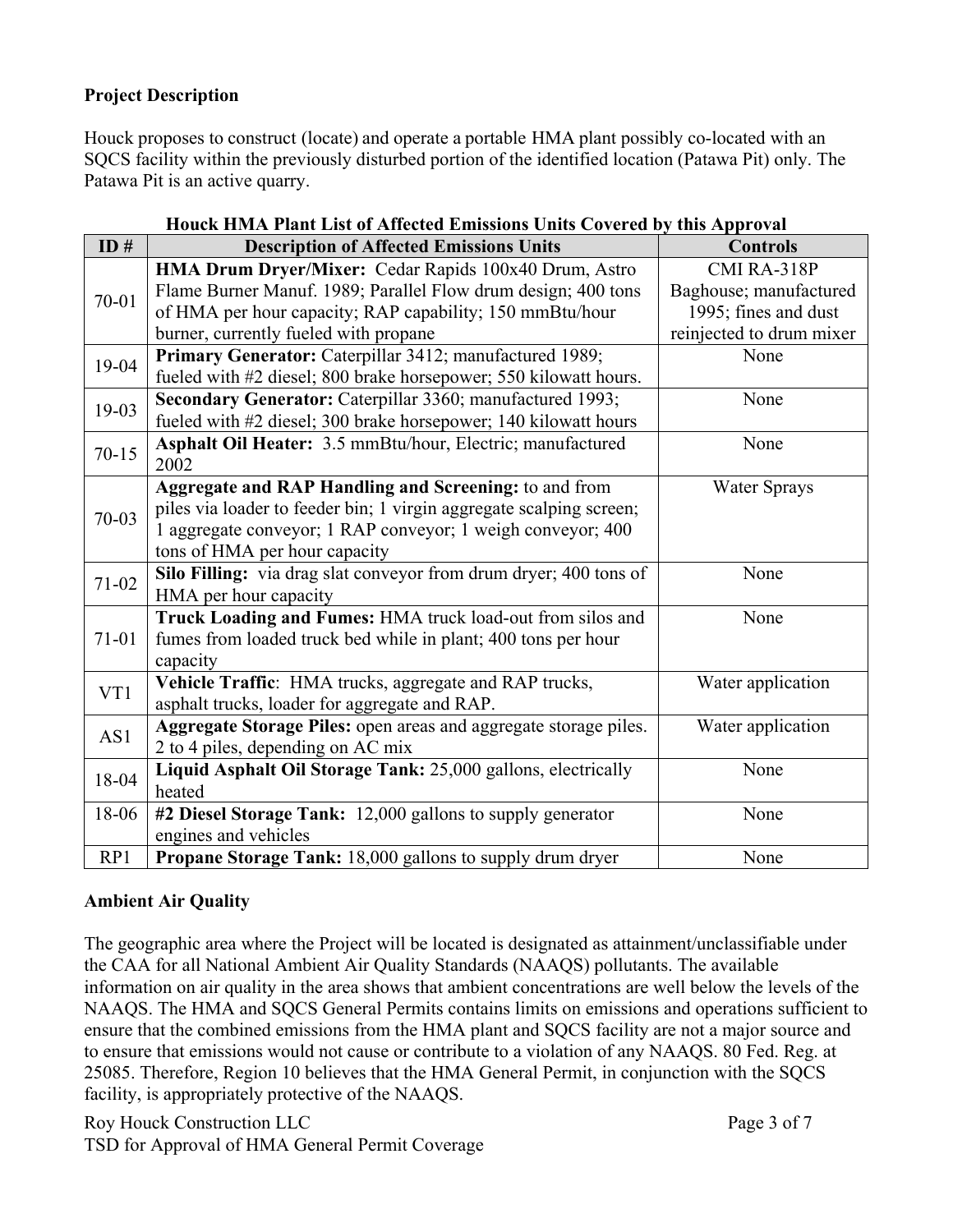#### **Potential to Emit (in tons/year)**

Potential to emit (PTE) means the maximum capacity of a stationary source to emit an air pollutant under its physical and operational design. The HMA General Permit includes enforceable physical or operational limitations on the maximum capacity of a source to emit an air pollutant, including air pollution control equipment and restrictions on the type or amount of material combusted, stored, or processed. PTE is meant to be a worst case emissions calculation and is used in many cases to determine the applicability of federal CAA requirements. Actual emissions are typically lower than PTE. Our evaluation of whether the Project qualifies for the HMA General Permit included consideration of the limitations on PTE in the HMA General Permit.

The Tribal NSR Rule establishes specific PTE thresholds for new or modified stationary sources that trigger the requirement to obtain a preconstruction permit under the Tribal Minor NSR program.

| <b>Pollutant</b>         | <b>Nonattainment</b><br><b>Areas</b> | <b>Attainment</b><br><b>Areas</b> |  |  |
|--------------------------|--------------------------------------|-----------------------------------|--|--|
| CO                       | 5                                    | 10                                |  |  |
| <b>NO<sub>x</sub></b>    | 5                                    | 10                                |  |  |
| SO <sub>2</sub>          | 5                                    | 10                                |  |  |
| <b>VOC</b>               | $\overline{2}$                       | 5                                 |  |  |
| PM                       | 5                                    | 10                                |  |  |
| <b>PM10</b>              |                                      | 5                                 |  |  |
| PM2.5                    | 0.6                                  | 3                                 |  |  |
| Lead                     | 0.1                                  | 0.1                               |  |  |
| Fluorides                | <b>NA</b>                            |                                   |  |  |
| Sulfuric acid mist       | <b>NA</b>                            | $\overline{2}$                    |  |  |
| Hydrogen sulfide         | <b>NA</b>                            | $\overline{2}$                    |  |  |
| Total reduced sulfur     | <b>NA</b>                            | 2                                 |  |  |
| Reduced sulfur compounds | <b>NA</b>                            | $\overline{2}$                    |  |  |

**Tribal Minor NSR Permitting Thresholds (tons per year)** 

Projects at new or modified sources that must obtain Tribal Minor NSR program preconstruction permits based on PTE at or above these Tribal minor NSR thresholds may qualify for coverage under a Tribal Minor NSR general permit in lieu of obtaining a site-specific permit. In order to qualify for the HMA General Permit, the new or modified source must have a PTE below the major NSR source thresholds and meet criteria related to the size of equipment and maximum production rates at the source and other eligibility criteria. If a new or modified source does not meet the specified criteria, the source does not qualify for coverage under the HMA General Permit and must apply for a site-specific Tribal NSR permit or other applicable NSR permit.

In this case, Houck determined that the Project triggered the preconstruction permit requirements under the Tribal Minor NSR Rule and is seeking to obtain coverage under the HMA General Permit in lieu of obtaining a site-specific permit. As such, Region 10 has taken into account the enforceable limitations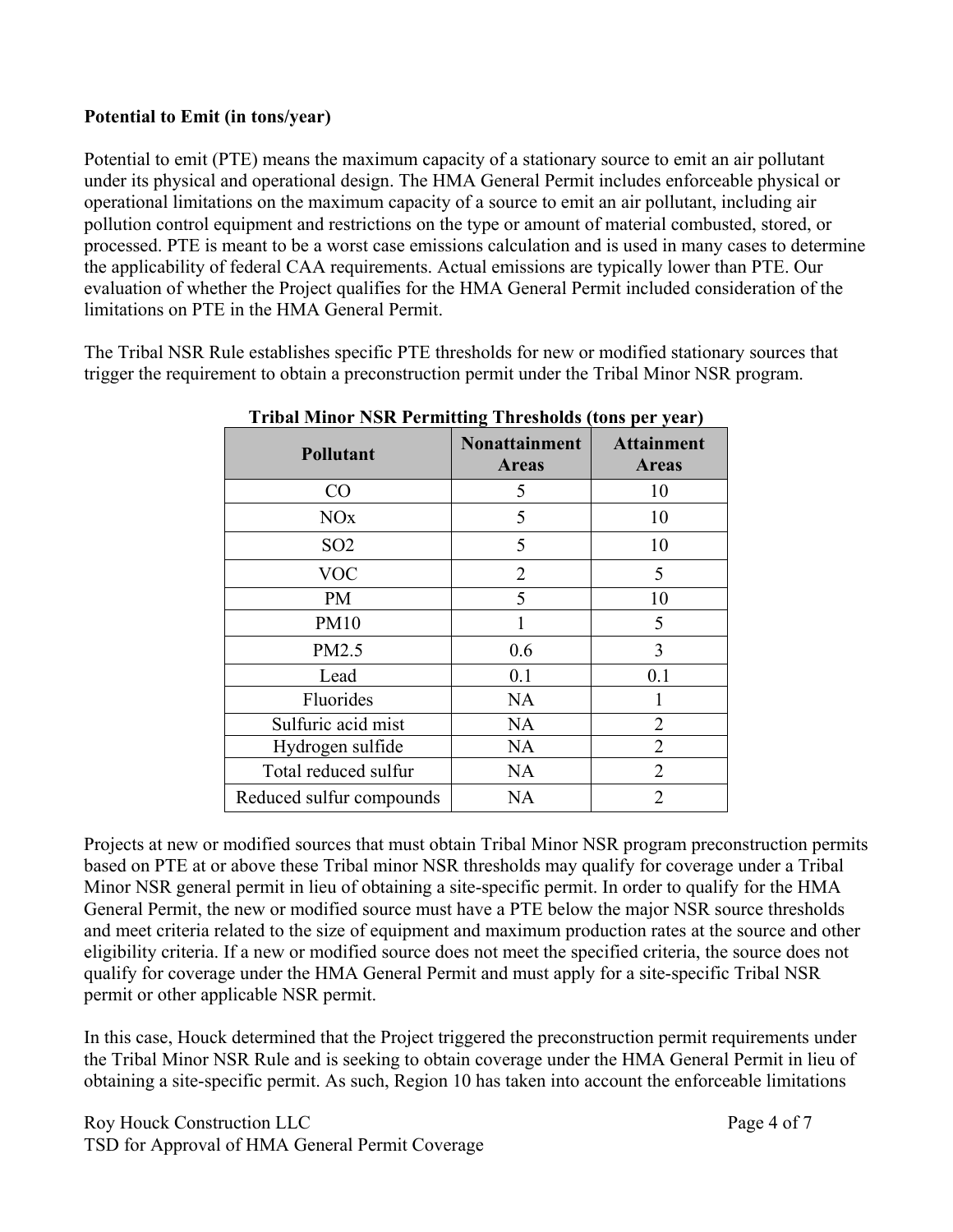under the HMA General Permit in determining the PTE for the Project, whether it is a major source, and whether it is eligible for the HMA General Permit.

The Project's PTE will be limited to below 100 tons per year for the NAAQS pollutants and 250 tons per year for PM (which is not a NAAQS pollutant) making the Project a synthetic minor source for Title V and NSR major source thresholds in attainment areas. The potential emissions contained in Table below are based on the material throughput limits and fuel consumption limits for co-located HMA plants and SQCS facilities that are specified in the respective general permits. For more information about how these emissions were calculated please see the Background Document: General Air Quality Permit for New or Modified Minor Source Hot Mix Asphalt Plants in Indian Country (Final) (PDF)(25 pp, 857 K, 03/23/15) at https://www.epa.gov/sites/production/files/2016-

05/documents/hotmixasphaltbackgrounddocument.pdf. Accordingly, the Project's potential emissions are at a level that qualifies it for coverage under the HMA General Permit co-located with an SQCS facility.

|                                           | Pollutant (tons/year) |           |                   |                 |                 |    |            |
|-------------------------------------------|-----------------------|-----------|-------------------|-----------------|-----------------|----|------------|
| <b>Process</b>                            | <b>PM</b>             | $PM_{10}$ | PM <sub>2.5</sub> | SO <sub>2</sub> | NO <sub>x</sub> | CO | <b>VOC</b> |
| Co-located HMA Plant<br>and SQCS Facility | 86                    | 63        | 30                |                 | 90              | 78 | $\bigcap$  |

**HMA and SQCS co-located (Controlled) Potential to Emit Summary** 

# **Listed Species-Related Eligibility Criteria**

The EPA developed eligibility criteria related to species that are listed as threatened or endangered under the federal Endangered Species Act (ESA) that applicants must satisfy to qualify for coverage under the HMA General Permit. Appendix A to the Request for Coverage form for the HMA General Permit provides detailed screening procedures for applicants to follow to assess the potential impacts of their sources on federally-listed species and their critical habitat. To be eligible for coverage under a General Permit, sources must demonstrate that they have satisfactorily completed the screening procedures and that they meet one of the species-related eligibility criteria, provide sufficient documentation supporting the criterion selected, and obtain confirmation from the EPA that they have done so.

The Request for Coverage states that the Project meets Criterion D of Appendix A with respect to listed species protection. The Request for Coverage included information pertaining to the Project and supporting their selection of Criterion D of Appendix A. Based on habitat requirements and an analysis of the available habitat within the boundaries of the proposed Project locations and the respective action areas, the information shows that listed species could exist in the Project's action area. The Bureau of Indian Affairs (BIA) of the U.S. Department of the Interior prepared an Environmental Assessment (EA) dated February 2016 on the use of Patawa Pit as a SQCS facility and to provide for the operation of a HMA plant. Based on this EA, the BIA determined there was no significant impact to threatened and endangered fish and wildlife. The U.S. Fish and Wildlife Service and National Marine Fisheries Service did not review the EA prepared by the BIA.

After review and consideration of this information, Region 10 agrees that the Applicant has completed the species-related screening procedures and has demonstrated, providing appropriate information, that

Roy Houck Construction LLC Page 5 of 7 TSD for Approval of HMA General Permit Coverage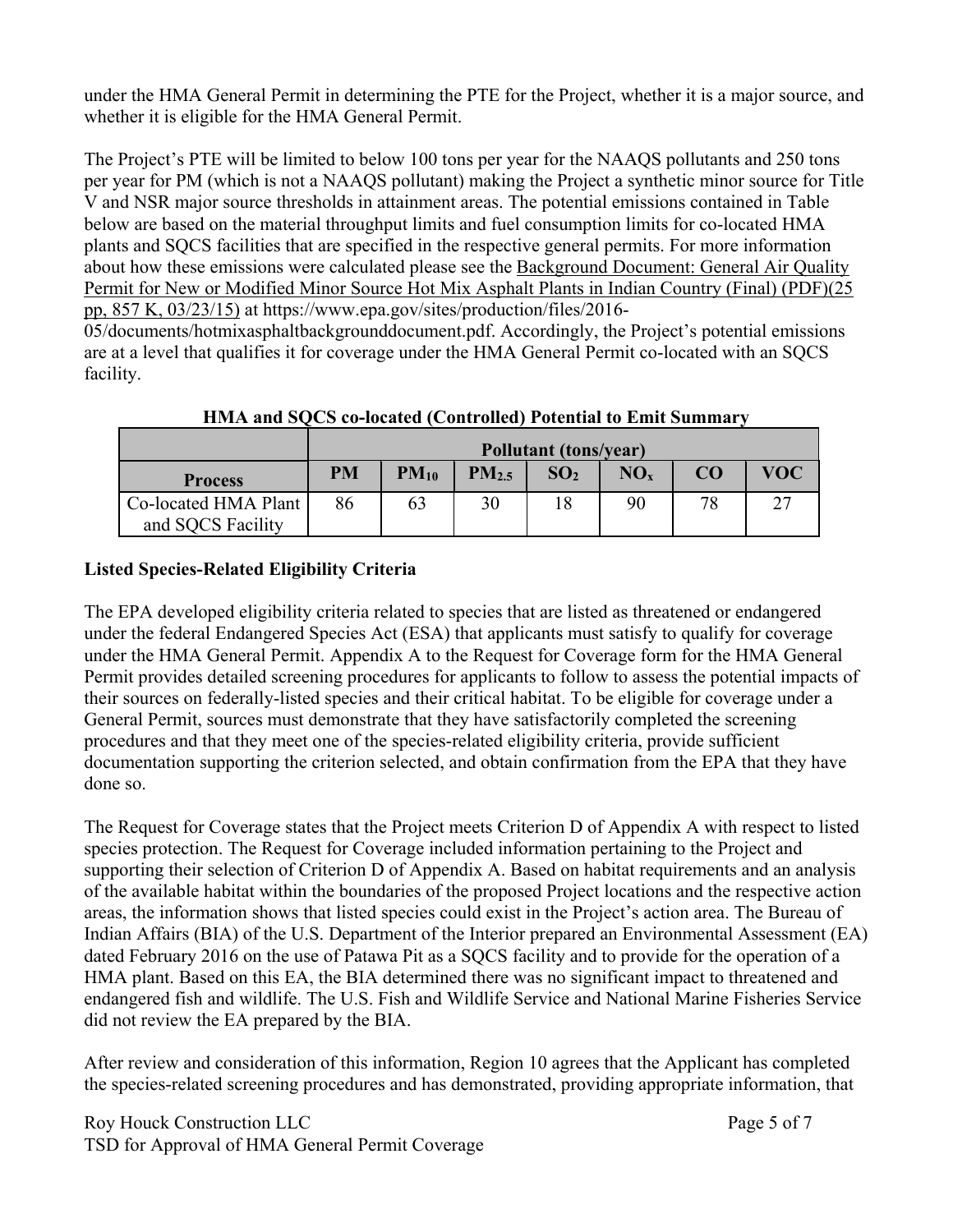the proposed Project meets Criterion B (instead of Criteria D), of the listed species-related eligibility criteria for coverage under the HMA General Permit. Per Appendix A of the Request for Coverage, this facility would meet Criterion B because the BIA's EA supports that the Project is not likely to cause any adverse effects to the listed threatened or endangered species or their critical habitat.

#### **Historic Properties-Related Eligibility Criteria**

EPA engaged in the National Historic Preservation Act (NHPA) Section 106 process when the General Permit was issued. Requests for approval under the General Permit are not subject to NHPA Section 106, but are subject to the NHPA screening requirements in Appendix B of the Request for Coverage. The EPA developed the screening process in Appendix B of the Request for Coverage to enable source owners/operators to appropriately consider the potential impacts, if any, resulting from the construction, modification and/or operation of a new or modified emissions source on historic properties that are listed or eligible for listing on the National Register of Historic Places and, if applicable, determine whether actions can be taken to mitigate any such impacts. To be eligible for coverage under the HMA General Permit, sources must demonstrate that they have satisfactorily completed the screening procedures and that they meet one of the historic property-related eligibility criteria, provide sufficient documentation supporting the criterion selected and obtain confirmation from the EPA that they have done so.

With respect to the Project, the Applicant indicated in the Request for Coverage that the screening process in Appendix B of the Request for Coverage had been completed to determine if the construction, modification or operation of the Project has the potential to cause effects to historic properties. The Request for Coverage indicated that no historic properties would be affected by the Project. This conclusion was based on the facts that the source will be located in an existing quarry and prior earth disturbances diminish the likelihood that historic properties exist in the quarry and on the access roads. On the Umatilla Reservation, the Tribal Historic Preservation Officer (THPO) is the lead for the historical preservation program. Region 10 contacted the THPO for input on the proposed site locations regarding historic properties and cultural issues. After reviewing the information available and the proposed site locations, the THPO concurred via email dated May 24, 2108, that there will not be any historical or cultural issues as long as Houck locates their equipment and operation within the previously disturbed areas of the Patawa Pit.

Region 10 has concluded that the Project meets the historic property-related eligibility criteria "no historic properties affected." Region 10 has concluded that the Project is consistent with the historic property-related eligibility criterion for coverage under the HMA General Permit.

#### **Environmental Justice**

Executive Order 12898 (59 FR 7629, February 16, 1994) establishes federal executive policy on environmental justice. Its main provision directs federal agencies, to the greatest extent practicable and permitted by law, to make environmental justice part of their mission by identifying and addressing, as appropriate, disproportionately high and adverse human health or environmental effects of their programs, policies and activities on minority populations and low-income populations in the United States.